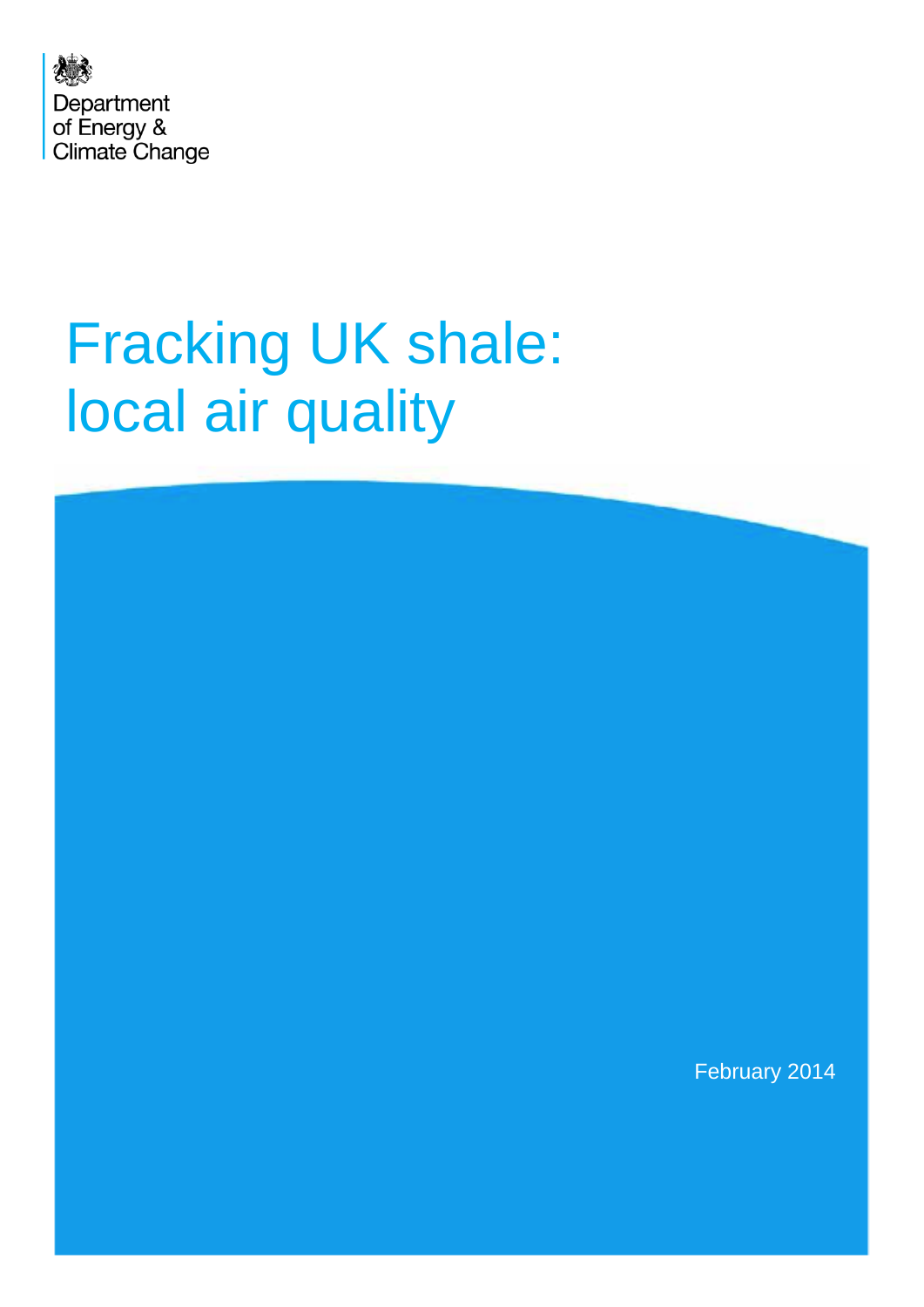# **Contents**

Hydraulic fracturing, known as fracking, is a technique used in the extraction of gas and oil from 'shale' rock formations by injecting water at high pressure to open up fractures in the rock to allow gas to flow out. Some people are concerned shale development may cause air pollution. This guide outlines these concerns, the potential impact and what the government and others are doing to manage risks.

In addition, government is actively considering recommendations study by DECC's Chief Scientist, Professor David MacKay, and Dr Tim Stone on potential greenhouse gas emissions from UK production of shale gas.

There are two potential air pollution risks:

- Emissions from well completion and flowback fluids (see below)
- Emissions from production and associated equipment e.g. compressors or trucks.

#### <span id="page-1-0"></span>Operators' responsibilities

<span id="page-1-1"></span>Operators will monitor air quality and provide their results to the relevant environmental regulator (the Environment Agency in England, local planning authority in Scotland or Natural Resources Wales) or, when appropriate, to the Health and Safety Executive (HSE). Operators must be able to show that their activities have not led to air pollution at levels higher than those set out in their environmental permits.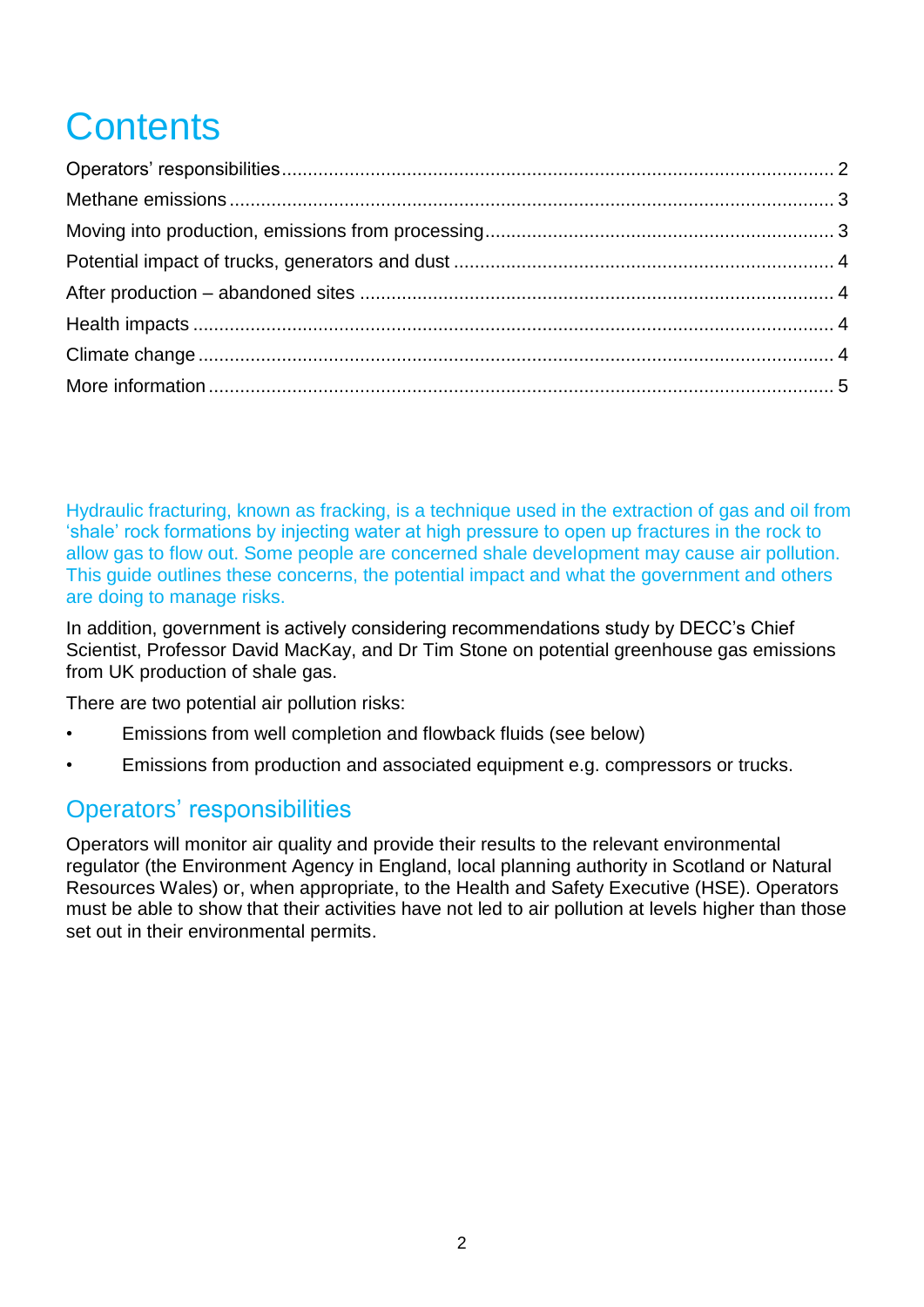# Methane emissions

In the UK, all oil and gas operators must minimise the release of gases as a condition of their licence from the Department of Energy and Climate Change (DECC). Natural gas may only be vented for safety reasons. During exploration an operator may find gas that is not economic to recover, in which case they will flare it. This reduces greenhouse gas emissions by about 80% compared to venting.

Operators must also submit a waste management plan to the relevant environmental regulator. In it operators will state what waste gases they expect and how they will minimise them. The Environment Agency may carry out spot-check monitoring and unannounced inspections, depending on the site's risk to the environment.

Most methane emissions occur during well completion after fracking, when the 'frack fluid', a combination of water, sand, hydrocarbon liquids and natural gas, flows back to the surface. To meet their obligations, operators can control these emissions by using 'green completions', equipment that collects and separates the initial flow of water, sand and gas, and separates them so the gas can be handled.

Green completions and flaring can reduce methane emissions by as much as 95% versus venting straight into the atmosphere. We expect green completion technology to develop and become even more effective as the industry develops.

#### <span id="page-2-0"></span>Moving into production, emissions from processing

If a site is commercially viable and an operator receives the necessary approvals (see our planning guide), they can move to production. After well completion, methane emissions during production and processing can come from compressors, pumps, dehydration equipment, chemical processing and incidental leaks (e.g. from pipe joints). These can be reduced by rigorously maintaining the machinery, and using vapour recovery units to limit venting from storage tanks.

<span id="page-2-1"></span>The rules for monitoring and reducing emissions during shale production and operation will likely be similar to those enforced during exploration. The Environment Agency and Scotland's local planning authorities will consider the requirements for mining waste permits during these later stages.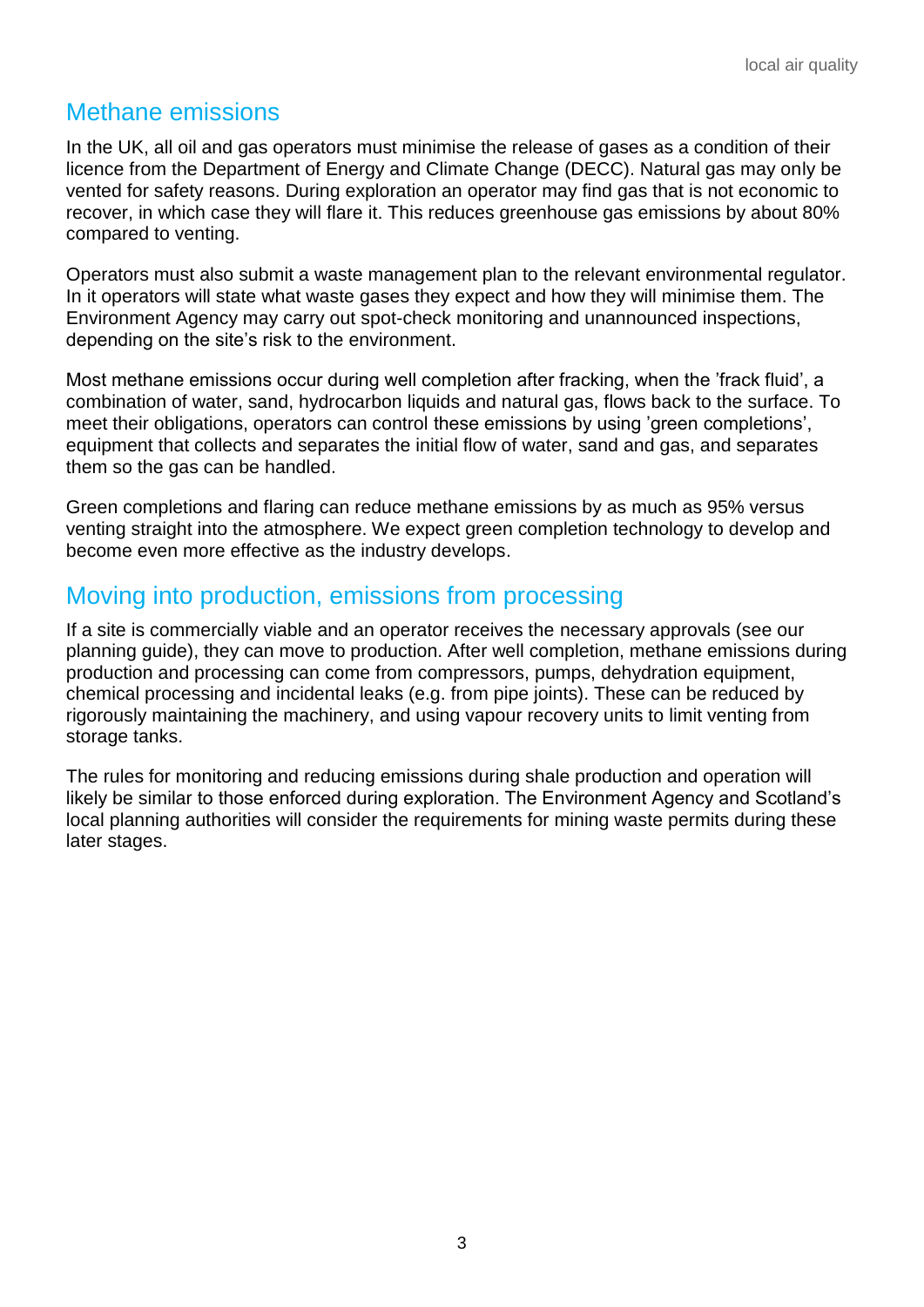## Potential impact of trucks, generators and dust

The largest impacts on local air quality are likely to come from on-site diesel generators, exhaust from vehicles travelling to and from the site (typically for the delivery and removal of water), and the dust created by disturbing the soil.

These emissions can be reduced by using diesel machinery with three-way catalytic convertors or, in time, electric instead of diesel drills. Vehicle emissions will depend on the site's location: for example how far it is from materials, the local water supply and a suitable waste-water treatment facility. Reuse of water during production could reduce water demand, and thus the amount of vehicle journeys taken. Operators will choose the most effective methods to meet their obligations.

Operators need to submit a dust management plan to the relevant environmental regulator, before they can start drilling. Environmental impact assessments, where required, will consider these emissions before any operations begin. The local environment, and residential areas, must not be harmed by dust. If it is/they are, drilling will be suspended until dust control measures are improved.

For all of these risks, the local authority has overall responsibility for local air quality and developing a strategy to improve it.

#### <span id="page-3-0"></span>After production

Abandonment of wells is subject to HSE regulation in the same way as their construction. Operators must notify the HSE before abandonment, and demonstrate that they will comply with the standards recommended in Oil and Gas UK guidelines. Restoration of the site is subject to planning controls (see planning brief).

#### <span id="page-3-1"></span>Health impacts

Public Health England assessed the risk to human health of extracting shale gas in an October 2013 report.

They evaluated available evidence on issues including air quality, radon gas, naturally occurring radioactive materials, water contamination and waste water. They concluded that "the risks to public health from exposure to emissions from shale gas extraction are low if operations are properly run and regulated."

# <span id="page-3-2"></span>Climate change

The government will continue to ensure that use of shale gas and oil in the UK aligns with our legally binding climate change targets. Last September Professor David MacKay (DECC's Chief Scientist) and Dr Timothy Stone wrote a report on potential greenhouse gas emissions from UK produced shale gas. They concluded that the overall effect of UK shale gas production on national emissions is likely, with the right safeguards, to be relatively small.

For more information on how development of shale gas resources can be a part of the UK's transition to a low-carbon economy, please see the Climate Change factsheet [\(https://www.gov.uk/government/publications/about-shale-gas-and-hydraulic-fracturing-fracking\)](https://www.gov.uk/government/publications/about-shale-gas-and-hydraulic-fracturing-fracking)

Green completions have been shown to be very effective at reducing greenhouse gas emissions from shale gas operations in the United States.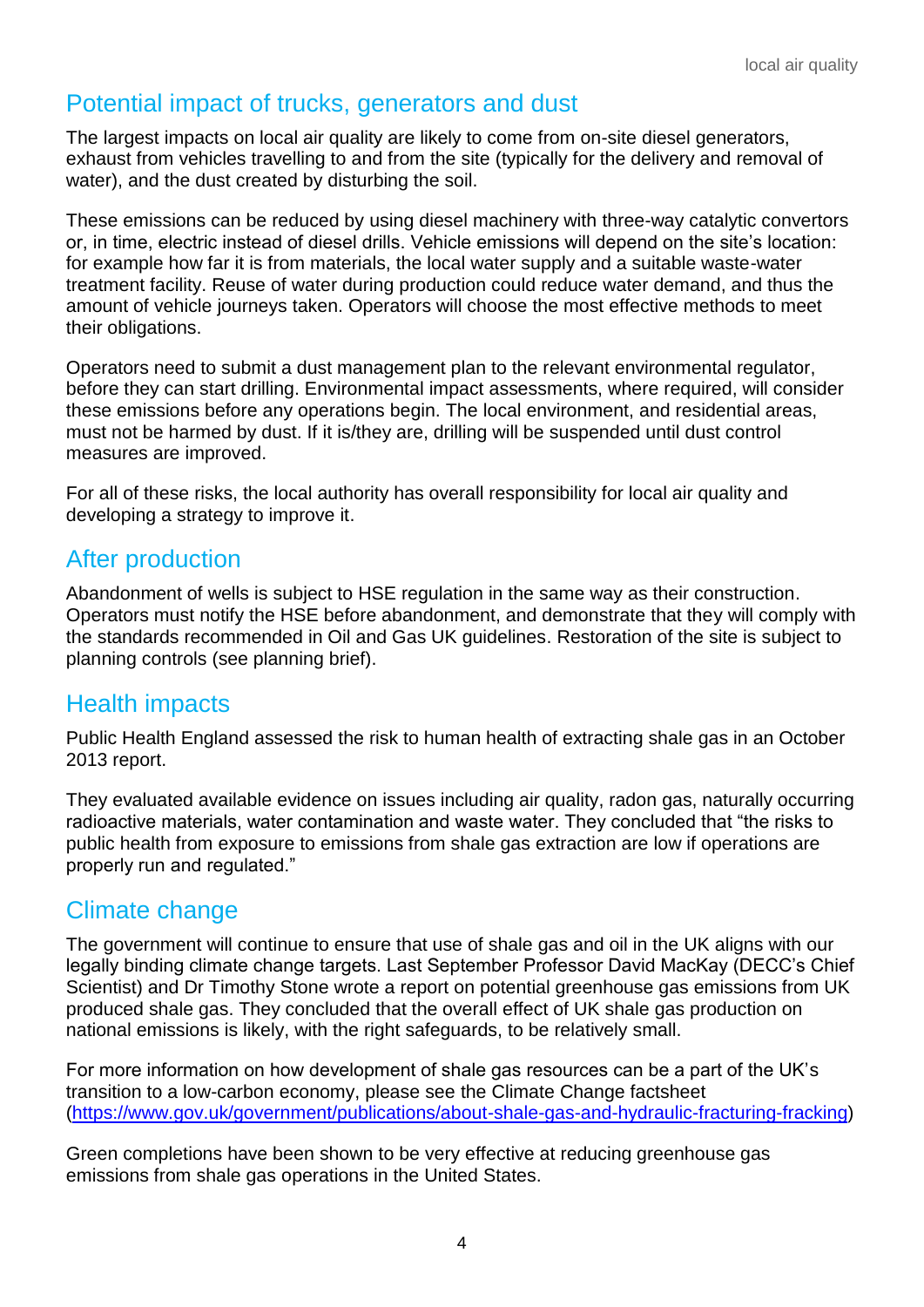# <span id="page-4-0"></span>More information

A [recent study](https://www.gov.uk/government/publications/potential-greenhouse-gas-emissions-associated-with-shale-gas-production-and-use) by DECC's Chief Scientist looked at the potential greenhouse gas emissions from shale gas production and discusses its compatibility with global climate change targets

The University of Texas recently [published research](http://www.pnas.org/content/early/2013/10/09/1304880110) into the extent of methane emissions from shale gas pre-production and production stages.

The Department of Energy and Climate Change, Environment Agency (England), Scottish Environment Protection Agency and Health and Safety Executive have worked with the UK Onshore Operators Group to agree best practices for onshore shale gas wells. The [UK](http://www.ukoog.org.uk/elements/pdfs/ShaleGasWellGuidelines.pdf)  [Onshore Operators Group's UK Onshore Shale Gas Well Guidelines](http://www.ukoog.org.uk/elements/pdfs/ShaleGasWellGuidelines.pdf) provide a description of the Hydraulic Fracturing Programme (HFP).

The [British Geological Survey](http://www.bgs.ac.uk/research/groundwater/shaleGas/home.html) has information on shale gas and groundwater on its website, including information on the national methane baseline study.

The Environment Agency and Health and Safety Executive have published an agreement that explains their [joint approach to the regulation of unconventional oil and gas developments.](http://www.environment-agency.gov.uk/business/topics/133885.aspx)

The [Scottish Environment Protection Agency](http://www.sepa.org.uk/customer_information/energy_industry/unconventional_gas.aspx) has more information on environmental regulation in Scotland.

[Natural Resources Wales](http://naturalresourceswales.gov.uk/?lang=en) has more information on environmental regulation in Wales.

The [Air Quality Standards Regulations 2010](http://www.legislation.gov.uk/uksi/2010/1001/contents/made) provide the legislative basis for air quality in England.

The Environment Agency have released [a review of evidence relating to fugitive emissions.](http://publications.environment-agency.gov.uk/PDF/SCHO0812BUWK-E-E.pdf) Fugitive emissions are gases which are released because they can't be captured as they are extracted.